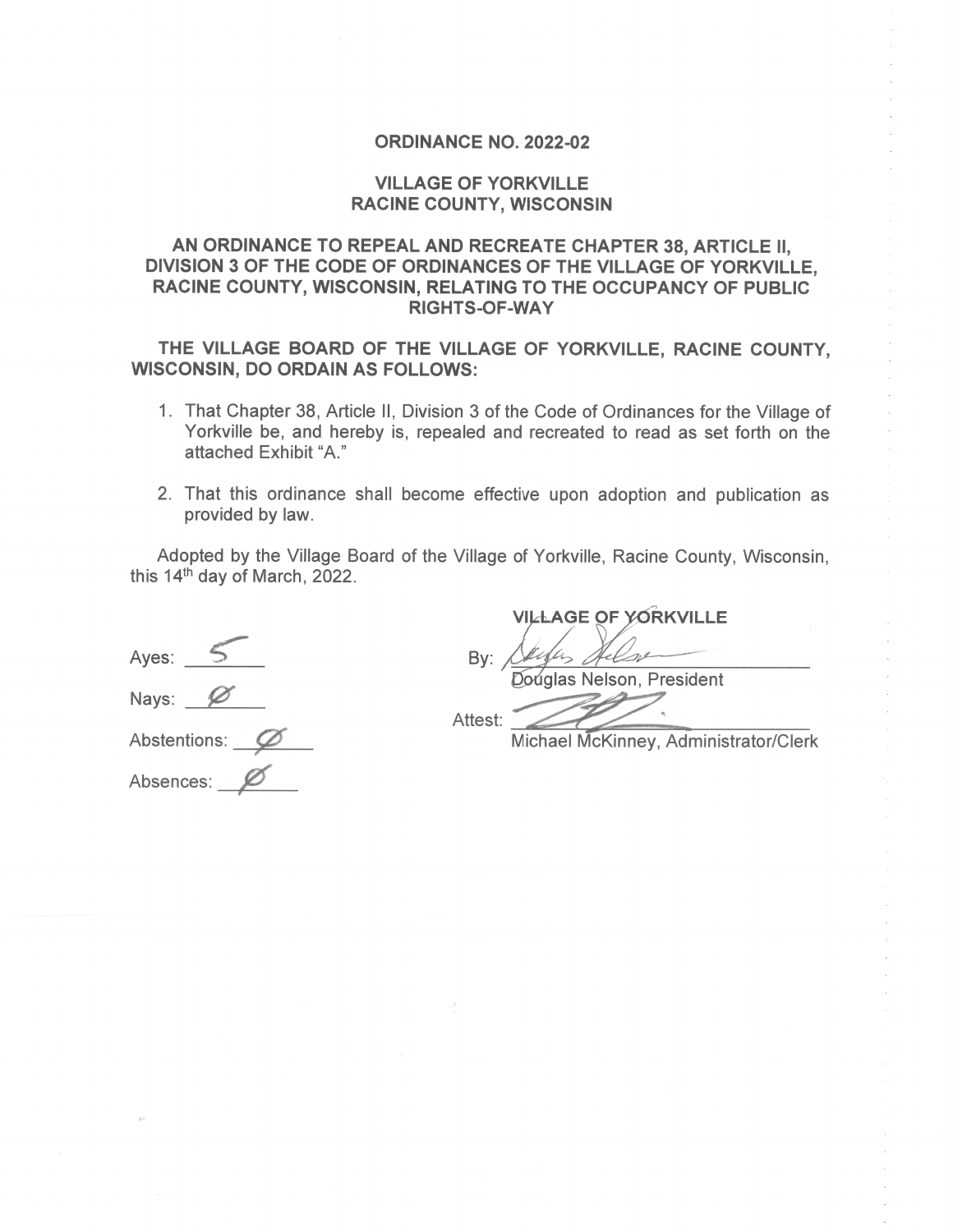### **EXHIBIT "A"**

### **Division 3. Excavations**

#### **Sec. 38-81. – Occupancy of public rights-of-way.**

- (a) *General Provisions.*
	- (1) *Purpose and findings.* In the exercise of governmental functions, the village has priority over all other uses of the public rights-of-way. The village desires to anticipate and minimize the number of obstructions, degradation, and excavations taking place in the rights-of-way by regulating the placement of facilities in the rights-of-way to ensure that the rights-of-way remain available for public services and are safe for public use, and to ensure that facilities are timely maintained, supported, protected or relocated to accommodate reconstruction or repairs. The taxpayers of the village bear the financial burden for the upkeep, maintenance and reconstruction of the rights-of-way and a primary cause for the early and excessive deterioration of the rights-of-way is the frequent excavation by persons who locate facilities therein.

The village finds increased use of the public rights-of-way results in increased costs to the taxpayers of the village and that these costs are likely to continue into the foreseeable future.

The village finds that the above-ground use of public rights-of-way creates special and unique public health, safety, and general welfare concerns for the village, including, but not necessarily limited to, traffic safety, sightline and vision triangle issues, break-away design consistent with other utility pole or structure requirements, public snow plowing and snow storage, property access and public parking, obstruction to municipal police, fire, and rescue services, and related issues.

The village finds that the preservation of prime farmland is one of its primary goals as set forth in the "2020-2050 Village of Yorkville Comprehensive Plan ("Comprehensive Plan") and that maintenance of the agricultural drainage tile system found throughout the village is an essential part of accomplishing that goal.

The village finds that delays by occupants of the rights-of-ways in maintaining, supporting, protecting or relocating facilities, if they impact public construction projects, have the potential to significantly increase public works project costs borne by the taxpayers. Moreover, the village finds that some right-of-way occupants have a history of delays and non-responsiveness.

The village finds that rights-of-way, by definition, are limited in area, use, and availability, and, as a result, require regulation and limitation of use and occupancy, subject to all applicable state, federal, and constitutional laws and regulations and the provision of all necessary utility services to the public.

The village finds that occupancy and excavation of its rights-of-way causes costs to be borne by the village and its taxpayers, including but not limited to: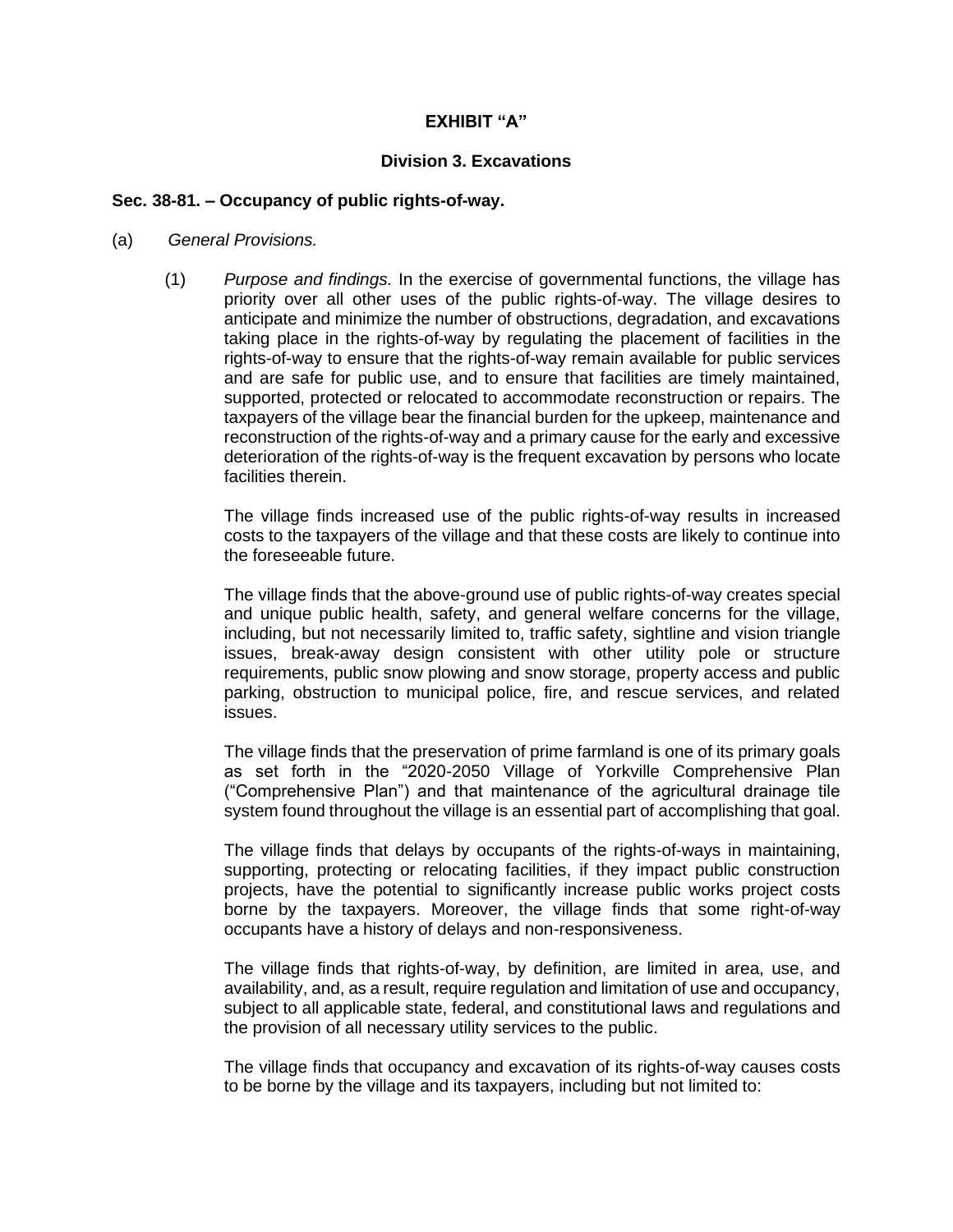- a. Administrative costs associated with public right-of-way projects, such as permitting, inspection and supervision, supplies and materials.
- b. Management costs associated with ongoing management activities necessitated by public right-of-way users.
- c. Repair or restoration costs to the roadway associated with the actual excavation into the public right-of-way.
- d. Degradation costs defined as depreciation caused to the roadway in terms of decreased useful life due to excavations in the public right-of-way.

In response to the foregoing facts and findings, the village hereby adopts this ordinance relating to access to, administration of, and issuance of permits to excavate, obstruct and/or occupy the public rights-of-way. This ordinance imposes reasonable regulations on the placement and maintenance of facilities currently within its rights-of-way or to be placed therein in the future. It is intended to complement the regulatory roles of state and federal agencies.

The purpose of this ordinance is to provide the village a framework within which to regulate and manage the public rights-of-way and to provide for recovery of the costs incurred in doing so. This ordinance provides for the health, safety and welfare of the residents of the village as they use the right-of-way of the village, as well as to ensure the structural integrity of the public rights-of-way.

(2) *Definitions.* The following definitions apply in this ordinance. References hereinafter to "sections" are, unless otherwise specified, references to sections in this ordinance. Defined terms remain defined terms whether capitalized or not.

*Administrator/clerk* means the appointed administrator/clerk of the village.

*Applicant* means any person requesting permission to excavate, cut into, bore into, obstruct and/or occupy a right-of-way.

*Bridge* means any bridge or culvert or series of culverts.

*Degradation* means the decrease in the useful life of the paved portion of the rightof-way, excluding the sidewalk right-of-way, caused by an excavation of the rightof-way, resulting in the need to reconstruct such right-of-way earlier than would be required if the excavation did not occur.

*Emergency* means a condition that (1) poses a clear and immediate danger to life or health or of a significant loss of property; or (2) requires immediate repair or replacement in order to restore service to a customer.

*Excavate* means to dig into or in any way remove, physically disturb, penetrate or in any manner affect the existing condition any part of a right-of-way.

*Facilities* means all equipment, whether publicly or privately owned, operated, leased or subleased in connection with the operation of a service or utility service, and shall include, but is not limited to, poles, wires, pipes, cables, underground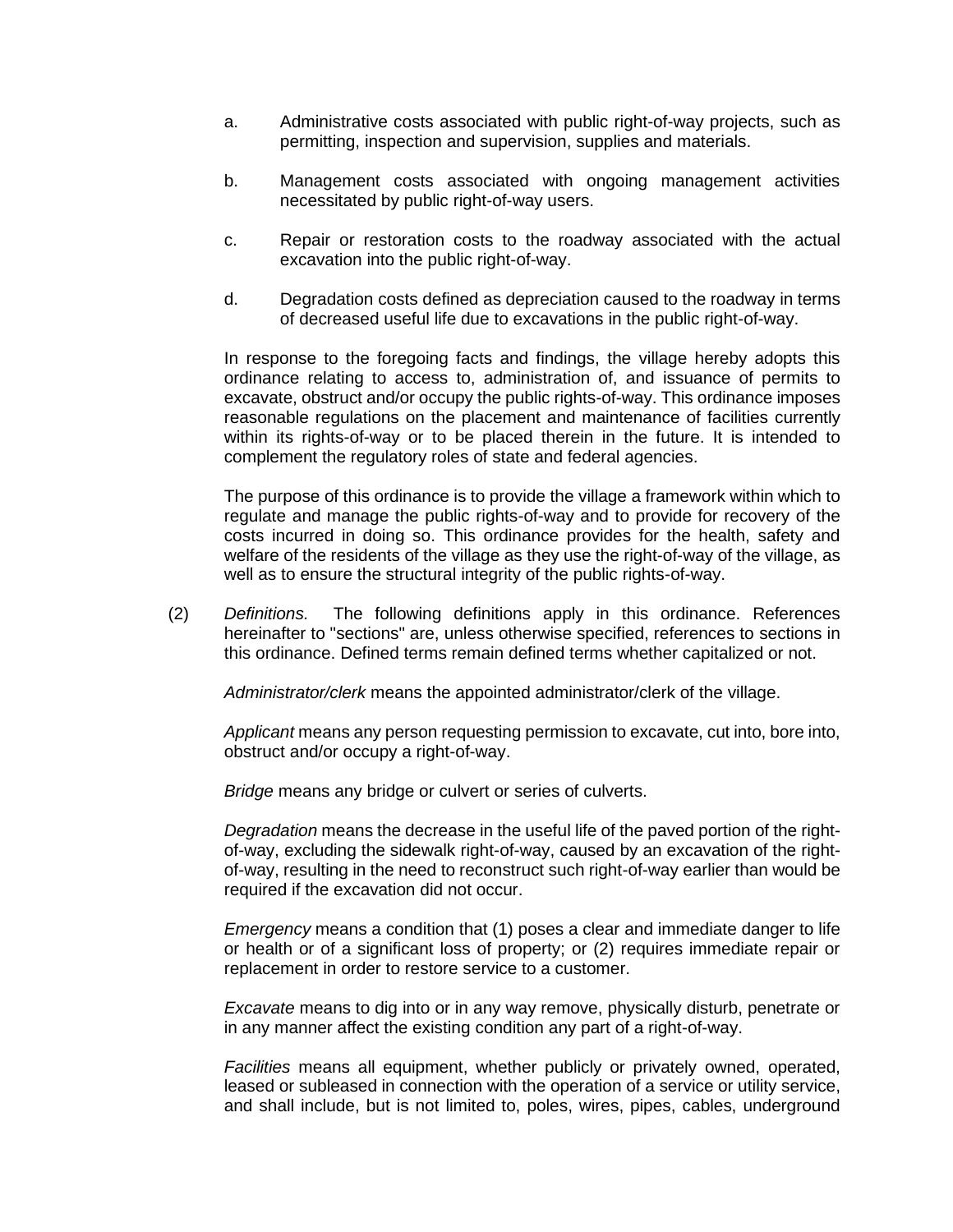conduits, ducts, manholes, vaults, fiber optic cables, lines, laterals and other structures and appurtenances.

*In,* when used in conjunction with right-of-way*,* means over, above, across, within, in, on or under a right-of-way.

*Local representative* means a local person or persons, or designee of such person or persons, authorized by an applicant to accept service, and to make decisions for and act as a responsible party on behalf of that applicant regarding all matters within the scope of this ordinance.

*Municipal Code* means the Municipal Code of the Village of Yorkville, as amended.

*Obstruct* means to place any object in a right-of-way so as to hinder free and open passage over any part of the right-of-way.

*Permittee* means any person or utility to whom a permit to occupy, excavate or obstruct a right-of-way has been granted under this ordinance.

*Person* means corporation, company, association, firm, partnership, limited liability company, limited liability partnership and individuals and their lessors, transferees, receivers, heirs, personal representatives, agents and all others acting on their behalf.

*Repair* means to perform construction work necessary to make the right-of-way useable for travel or its intended use according to village specifications, or to restore equipment to an operable condition.

*Restore* means the process by which the excavated right-of-way and surrounding area, including pavement and foundation, is reconstructed to village specifications.

*Right-of-way* means the surface and space above and below an improved or unimproved public roadway, highway, street, bicycle lane, drainage ditches, shoulders, and public sidewalk in which the village has an interest, including other dedicated rights-of-way for travel purposes.

*Section* without reference to the Municipal Code shall mean a subsection within Section 38-81.

*Utility* means a public utility as defined in Wis. Stat. §196.01(5) and includes a telecommunications carrier, as defined in Wis. Stat. §196.01(8)(m).

*Village* means the Village of Yorkville, Wisconsin, a municipal corporation.

- (3) *Administration.* The village administrator/clerk or his/her designee is responsible for administration of the rights-of-way of the village and the permits and ordinances related thereto.
- (4) *Exemption*. The Village and its contractors are exempt from the provisions of Section 38-81.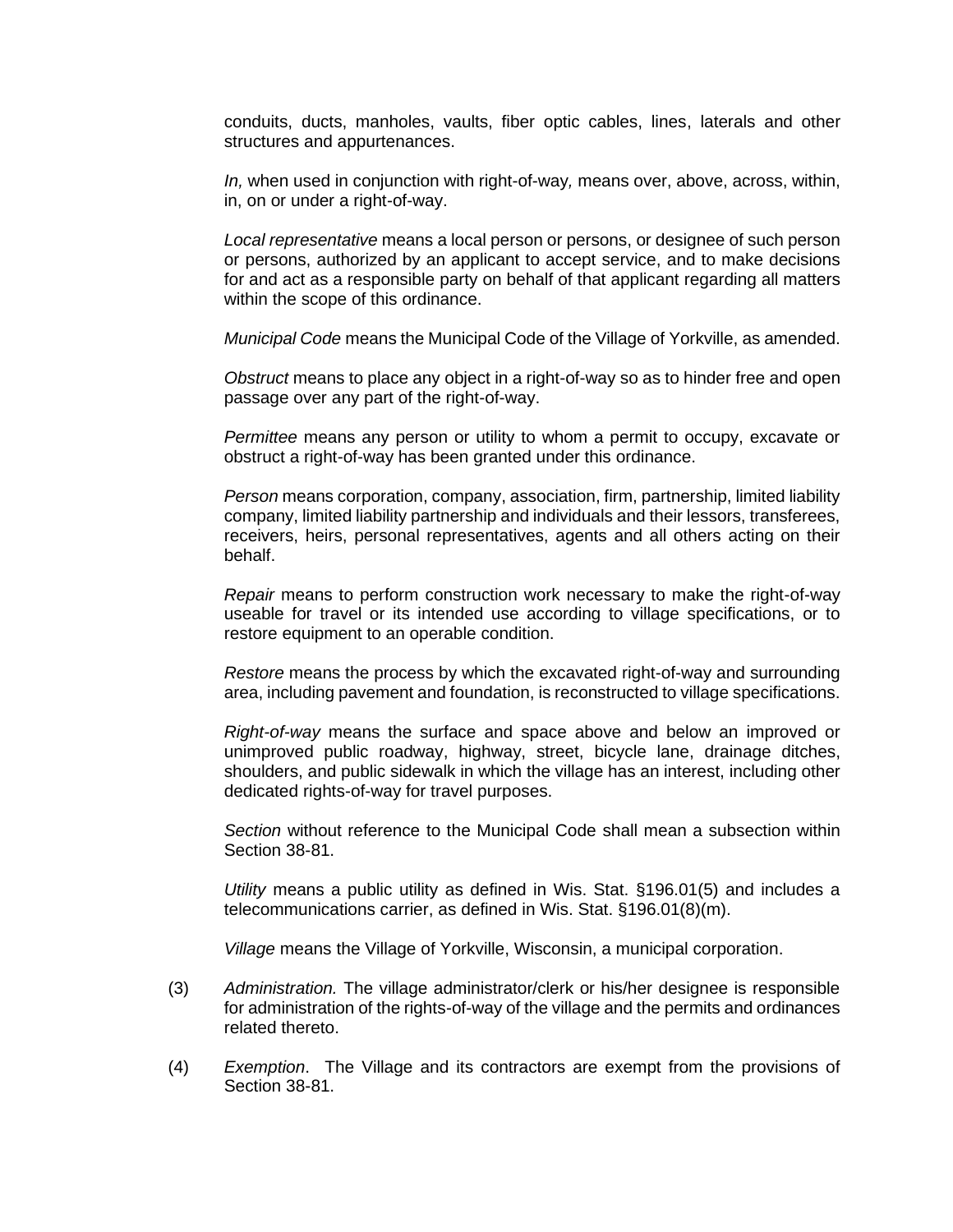## (b) *Permit to install in, excavate, or otherwise occupy right-of-way required.*

- (1) No cut, excavation, or service connection or disconnection shall be made by any person or utility in any village property or right-of-way unless a permit under this Section is applied for, the fee paid for, the permit issued by the administrator/clerk, obtained and held under this ordinance and then only in strict accord with all provisions and requirements of this ordinance. An application for a permit for a project involving an open cut in the paved portion of the village's right-of-way must be approved by the village board before the permit's issuance by the administrator/clerk. The administrator/clerk may require village board approval of other applications that, in the opinion of the administrator/clerk, significantly impact village rights-of-way or the public's use of village rights-of-way.
- (2) No person or utility shall undertake to perform the work of making any connection with, disconnection from, installing or repair of any facilities, gas pipe, water pipe, sewer, communication, cable, or electric line or facility laid or constructed in any road or public ground, or to repair or remove any such item without having obtained a permit under this Section authorizing such work. No annual permit fee is required but individual permits and permit fees for each excavation are required.
- (3) Every cut, excavation and service connection or disconnection in any village property that is not a right-of-way shall also require, in addition to the permit, payment of fees and fulfillment of other requirements set forth in this ordinance, and separate permission, lease(s) and/or easement(s) from the village board, as applicable. Such additional permission is discretionary with the Village Board, is not a matter of right regardless of whether a permit has been applied for and/or issued under this ordinance. Compliance with this ordinance does not take the place of such additional required permission.
- (c) *Application for permit.*

Written application for a right-of-way permit shall be made to the administrator/clerk prior to any occupancy. Permit applications shall contain and will be considered complete only upon compliance with each of the following requirements:

- (1) *Application Form*. An accurate and complete written permit application form shall be submitted to the administrator/clerk. The application shall be signed and dated by a duly authorized representative of the applicant. The application form shall be in such form, content and requirements as the administrator/clerk may determine and/or direct from time-to-time. The application form shall contain, at a minimum, the following information:
	- a. Each applicant's name, diggers hotline registration certificate number, address and e-mail address, if applicable, and telephone and facsimile numbers.
	- b. The name, address and e-mail address, if applicable, and telephone and facsimile numbers of a local representative. The local representative or designee shall be available at all times. Current information regarding how to contact the local representative in an emergency shall be provided at the time of application.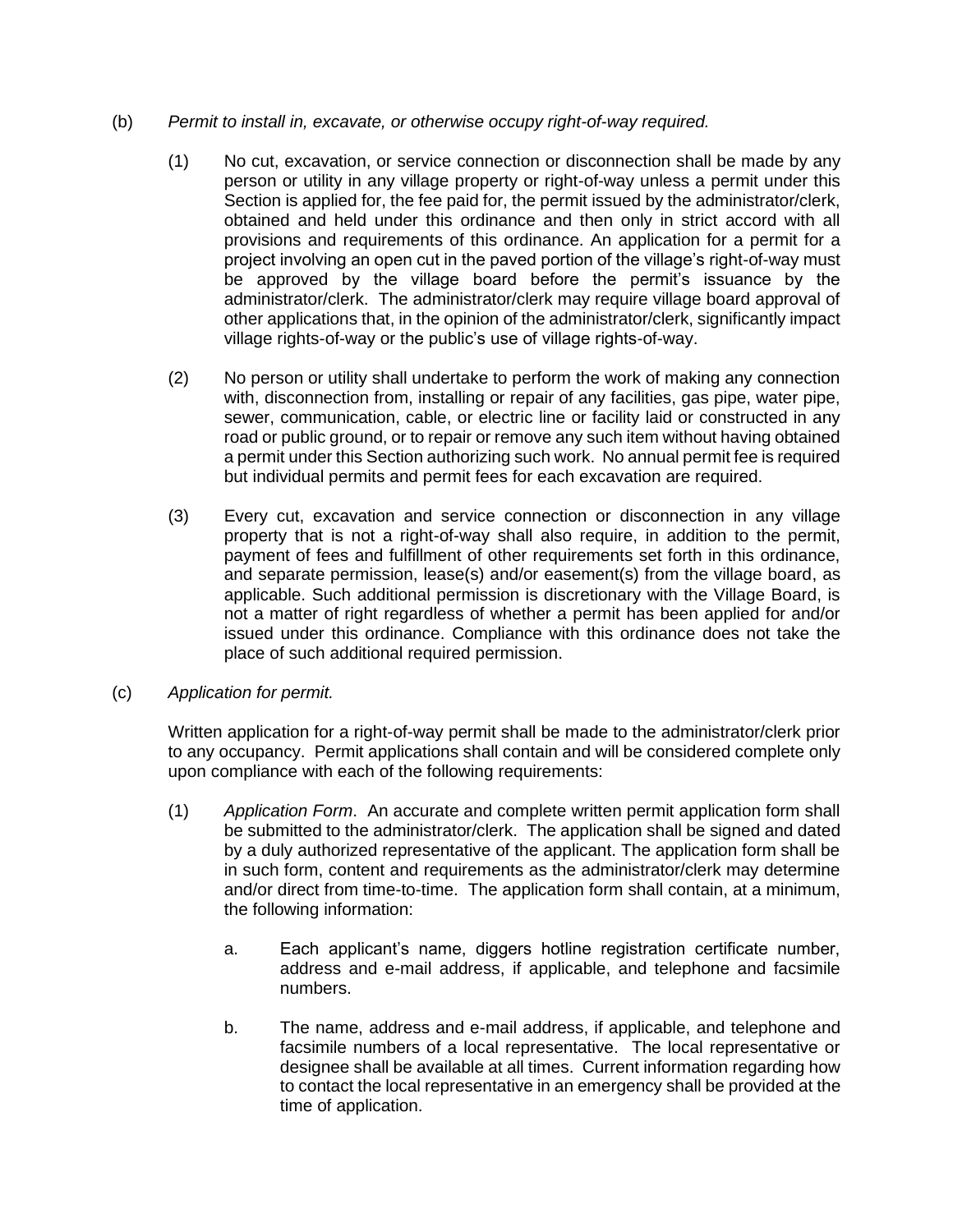- c. A detailed description of the scope and plan of the excavation work and repair/restoration proposed, including a description of the property and name of the right-of-way, if applicable, the approximate location of the excavation(s), the purpose for the excavation, and the method by which the excavation is to be made.
- d. Indemnification language protecting and holding harmless the village and its elected and appointed officials, officers, employees, agents, contractors and representatives from and against any and all injury, payments, penalties and damages arising from any and all intentional and negligent activities of the applicant and the applicant's appointed officials, officers, employees, agents, contractors and representatives.
- e. The application shall be signed by the applicant's authorized representative or agent. If the work is not to be performed by the applicant directly, the person engaged to do the work shall co-sign the application and the permit shall be issued in the name of the person performing the work along with the applicant.
- (2) *Form and Drawings.* Submission of the completed permit application form as established by the administrator/clerk, including all required attachments, drawings showing the location and area of the proposed facilities, and the size and depth of the cut, excavation or service connection or disconnection. The proposed excavation must accommodate all existing underground facilities within the proposed route.
- (3) *Insurance Certificate.*Except for a utility governed by Chapter 196 of the Wisconsin Statutes, the applicant shall file certificates of insurance with the administrator/clerk giving evidence of liability insurance in the following minimum amounts:

| <b>Worker's Compensation</b>           | <b>Statutory Limits</b>                                                                       |
|----------------------------------------|-----------------------------------------------------------------------------------------------|
| <b>Commercial Automobile Liability</b> | \$2,000,000.00 per Accident for Bodily Injury<br>and Property Damage Liability Combined.      |
| <b>Commercial General Liability</b>    | \$2,000,000.00 per Occurrence for Bodily<br>Injury and Property Damage Liability<br>Combined. |

The village board may reduce the liability insurance limits required or require higher amounts of liability insurance depending on the scope of the project. The village and its officials, employees and agents shall be named as additional insureds on the commercial general and automobile liability policies. The insurance shall cover liability to third parties for the acts of the applicant and applicant's officials and employees, agents, contractors, representatives and related others. The insurance shall cover bodily injury and property damage for the individual incidents and aggregates required by the administrator/clerk. Such insurance shall not be cancelled or reduced without the insurer giving at least 10 days prior written notice to the administrator/clerk. Cancellation or reduction of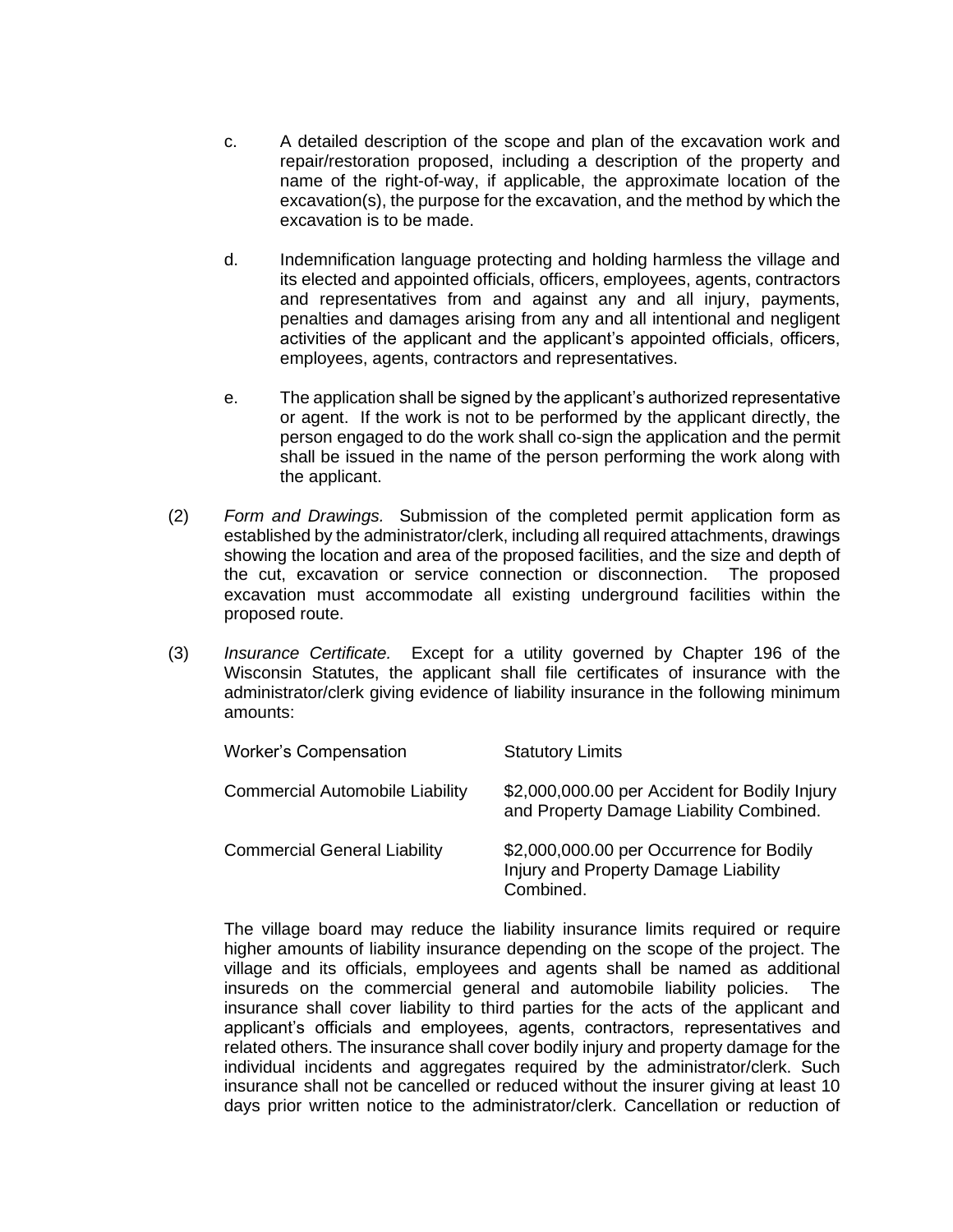insurance shall automatically suspend the permit, and no further work shall be done under such permit until a new certificate of insurance complying herewith is filed with the administrator/clerk. The certificate of insurance shall remain in full force and effect for not less than one year from the date of the Village's final inspection and acceptance after completion of the project. The insurance requirements under this subsection may be applied to a utility if the administrator/clerk has reasonable grounds to question the financial responsibility or compliance ability of the utility.

- (4) *Bond.*A bond in the form of cash, performance bond issued by a licensed company in Wisconsin or irrevocable letter of credit issued by a financial institution acceptable to the village shall be deposited or filed with the administrator/clerk and preserved by the village treasurer prior to the issuance of the permit. The amount of the cash bond, performance bond, or letter of credit shall be determined by village board resolution, setting forth a schedule based upon such factors as the estimated cost of the project and restoration of village right-of-way and village property disturbed. The bond or letter of credit shall be payable to the village upon demand by the administrator/clerk for any actual or suspected violation of any provision of this ordinance. The administrator/clerk shall be able to demand payment upon the bond or letter of credit in whole or in-part at any time and from time-to-time. The bond or letter of credit shall be in such further form, content and requirements as the administrator/clerk and village attorney may determine necessary and/or desirable to effect the intent of this ordinance. The Village need not resort to any other remedy or provide any prior notice to the applicant or permittee before making demand upon, resorting to or receiving payment from the bond or letter of credit. In the event the cash bond, performance bond or letter of credit shall be insufficient for such purposes, the permittee shall be liable to the village for the excess cost over the amount of the bond or the amount collected by the village on the irrevocable letter of credit. The bond or letter of credit shall remain in full force and effect for one (1) year from the date of the Village's final inspection and acceptance after completion of the project. The bond requirements under this subsection may be applied to a utility if the administrator/clerk has reasonable grounds to question the financial responsibility or compliance ability of the utility.
- (5) *Certificate of Authority.* A copy of the applicant's certificate of authority from the Wisconsin Public Service Commission or other applicable state or federal agency, where the applicant is lawfully required to have such certificate from said commission or other state or federal agency.
- (6) *Corporate or Similar Certificate.* If the registration is a corporation, LLC or LLP, a copy of any certificate required to be filed under Wisconsin Statutes as recorded and certified by the Wisconsin Department of Financial Institutions.
- (7) *Site Plan.* Each application shall contain, attached thereto, an accurate diagram and description of the excavation site.
- (8) *Payment.*Payment of the permit fees and costs as set forth in this ordinance, including unpaid fees or costs due for prior excavations as well as any loss, damage, or expense suffered by the village because of applicant's prior excavations of village rights-of-way or any emergency actions taken by the village.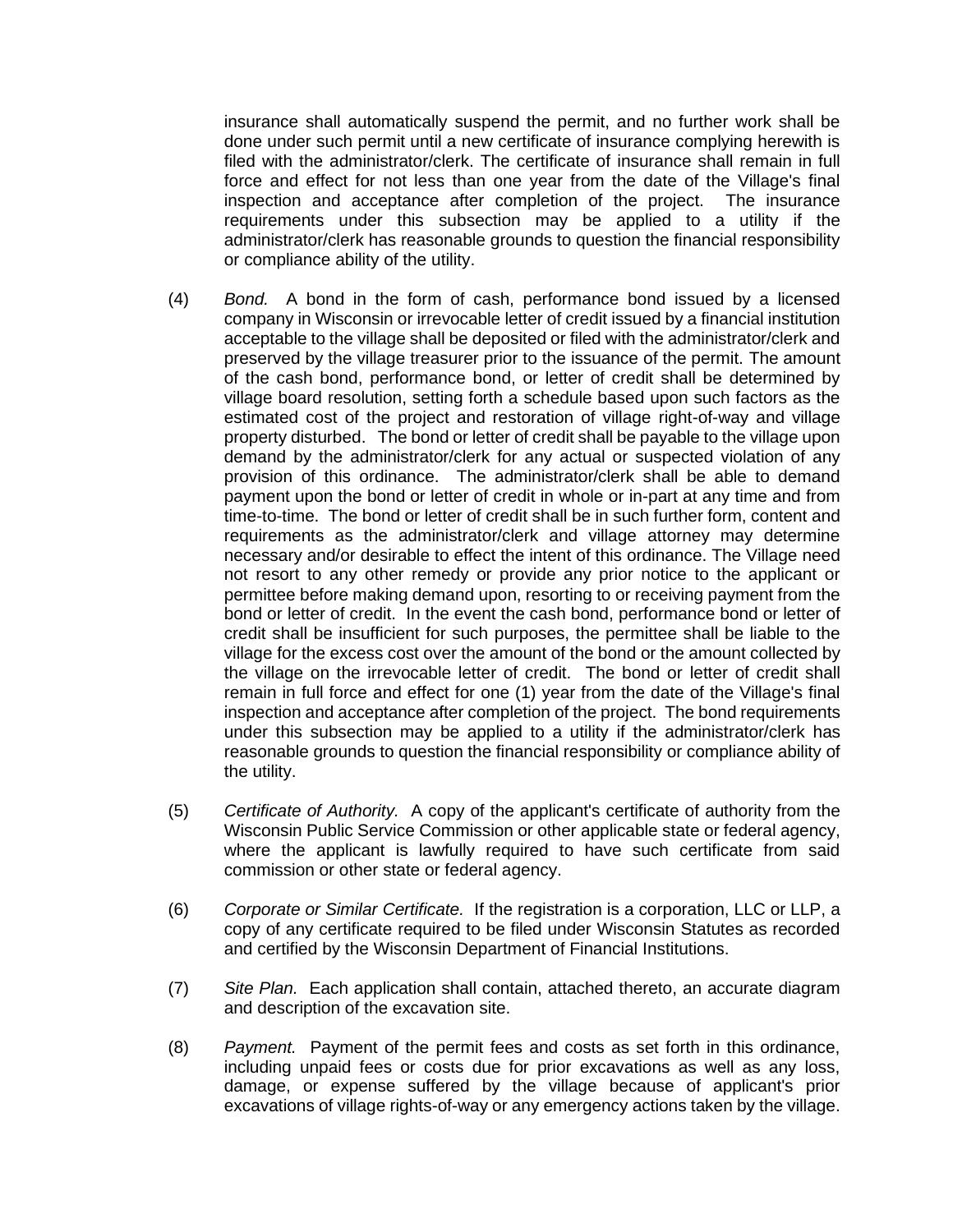- (9) *Notice of Change.*The applicant shall keep all of the information listed above current at all times by providing to the administrator/clerk information as to changes within three (3) working days following the date on which the applicant has knowledge of any change.
- (10) *One Permit Per Site.* A separate permit must be applied for and held, and a separate fee paid, for each site, excavation, cut and/or project, except as otherwise authorized by the village board. A separate permit is required for a new or emergency excavation at a previously permitted site if the previous work or excavation was completed.
- (11) *Permits Not Transferable.* Permits are not transferable to a different person or utility. Permits are not transferable from place to place.
- (12) *Permit Posting Required.* A photocopy of each issued village excavation permit shall be conspicuously posted and maintained at the site until the project is completed.
- (d) *Installation/excavation/occupancy permit fee.* The permit fee shall be established by the village in an amount sufficient to recover the costs incurred by the village. This fee shall recover administrative and inspection costs, excavation costs, as well as degradation costs, as defined below. Payment of said fees shall be collected prior to issuance of the permit. However, the administrator/clerk may establish a fee collection process from governmental agencies and utilities to expedite the permitting system and recognize that certain excavations are deemed emergencies.
	- (1) *Waiving of fees.* Fees shall not be waived unless the work involved is a direct result of the administrator/clerk's or designee's demand that facilities owned by a utility be removed or relocated, or unless waived by the village board upon review of the administrator/clerk's or designee's decision.
	- (2) *Fee schedule.* The minimum fee for each excavation permit shall be as set forth by resolution of the village board, a copy of which shall be maintained by the administrator/clerk and posted on the village's website. The fee for a permit issued after commencing work, except in cases of emergency as determined by the administrator/clerk, shall be double the fees set forth herein. This permit fee shall be in addition to any forfeiture provided for elsewhere in the Municipal Code.

For those permit applications which provide for a substantial undertaking of excavation within the public right-of-way attended by disruption of the general public and traffic, the administrator/clerk is authorized to assess the actual cost of the village employee's or consultant's time engaged in the review and inspection of the anticipated work.

- (3) Permit fees paid for a permit that the village has revoked are not refundable.
- (e) *Right-of-way repair/restoration.*
	- (1) The permittee shall be required to repair the public right-of-way to current village specifications, subject to inspection and acceptance by the administrator/clerk or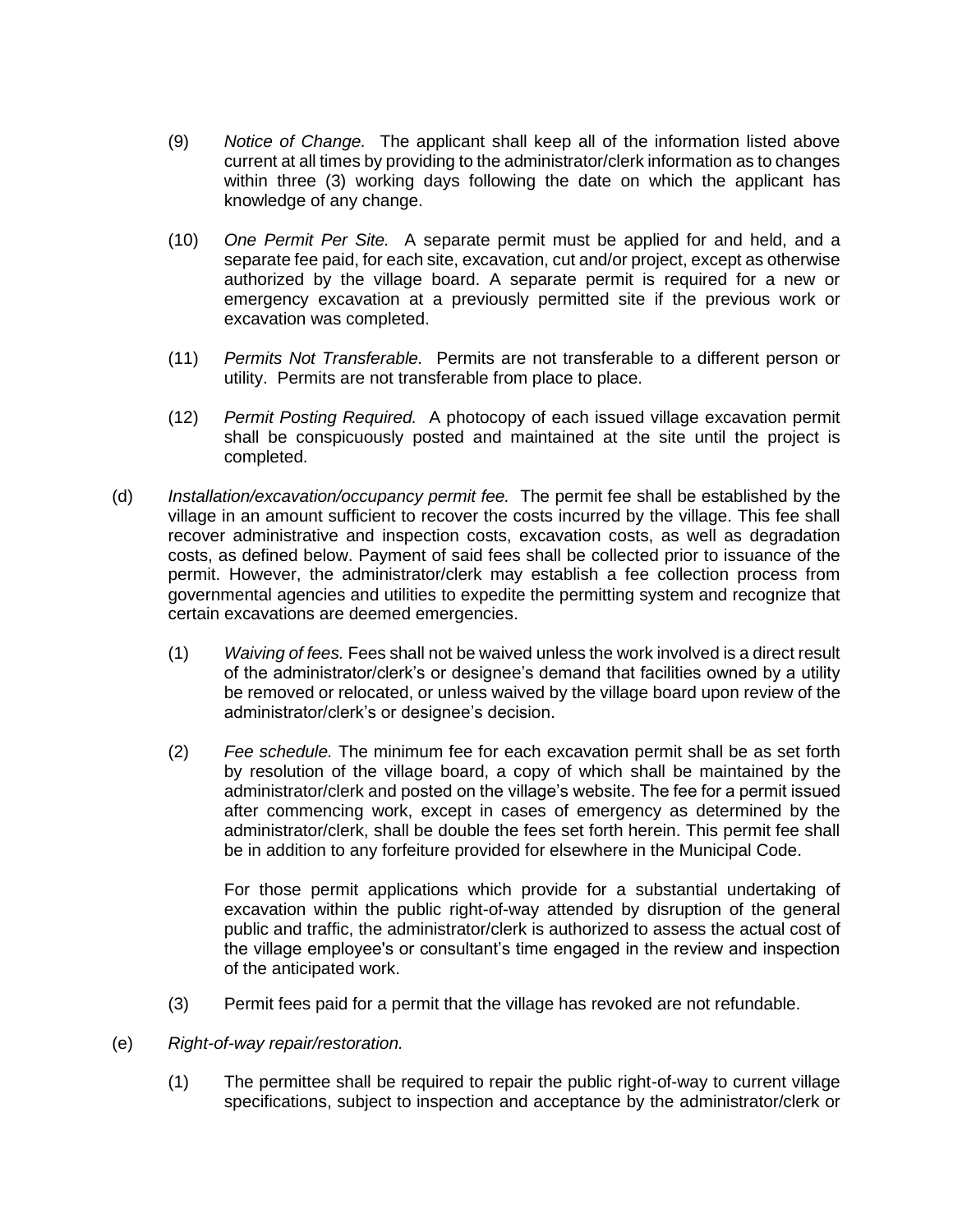designee. In addition to repairing its own work, the permittee must repair the general area of the work, and the surrounding areas, including the paving and its foundations, to the specifications of the village. The permittee shall reconstruct, relocate or replace any drain tile line which may be disturbed or damaged by its work so as to provide for the continued operation of such drain tile line, whether or not such drain tile was located or otherwise discovered before commencement of its work. The administrator/clerk or designee, shall inspect the area of the work and accept the work when it determines that proper repair has been made, per specifications of the village.

- (2) *Guarantees.* The permittee guarantees its work and shall maintain it for 36 months following its completion. During this period, it shall, upon notification from the administrator/clerk or designee, correct all work to the extent necessary, in accordance with village specifications. Said work shall be completed within ten business days of the receipt of the above notice, not including days during which work cannot be done due to circumstances constituting force majeure.
- (3) *Failure to repair/restore.* If the permittee fails to repair/restore the right-of-way to the condition required by the administrator/clerk or designee or fails to satisfactorily and timely complete all work required by the administrator/clerk or designee, the village at its option may do such work. In that event the permittee shall pay to the village, within 30 days of billing, the cost of repairing/restoring the right-of-way.
- (f) *Inspection.*
	- (1) *Notice of completion.* When the work under any permit hereunder is begun and completed, the permittee shall notify the administrator/clerk or designee.
	- (2) *Site inspection.* Permittee shall make the work site available to the administrator/clerk or designee and to all others as authorized by law for inspection at all reasonable times during the execution of and upon completion of the work.
	- (3) *Authority of* administrator/clerk or designee*.* At the time of inspection, the administrator/clerk or designee may order the immediate cessation of any work which poses a threat to the life, health, safety or well-being of the public. The administrator/clerk or designee may issue an order to the applicant or permittee for any work that does not conform to applicable village standards, conditions or codes. The order shall state that failure to correct the violation will be cause for revocation of the permit. Within ten days after issuance of the order, the applicant or permittee shall present proof to the administrator/clerk or designee that the violation has been corrected. If such proof is not presented within the required time, the administrator/clerk or designee may revoke the permit pursuant to subsection (i).
- (g) *Ongoing management fees.* The cost of trimming trees or cutting grass around facilities is an ongoing expense to the village. Such costs will be determined and a fee to offset costs may be assessed against permit holders in the future.
- (h) *Compliance with other laws.* Obtaining a permit to excavate, install in and/or occupy the right-of-way does not relieve the applicant or permittee of its duty to obtain all other necessary permits, licenses, and authority and to pay all fees required by any other village,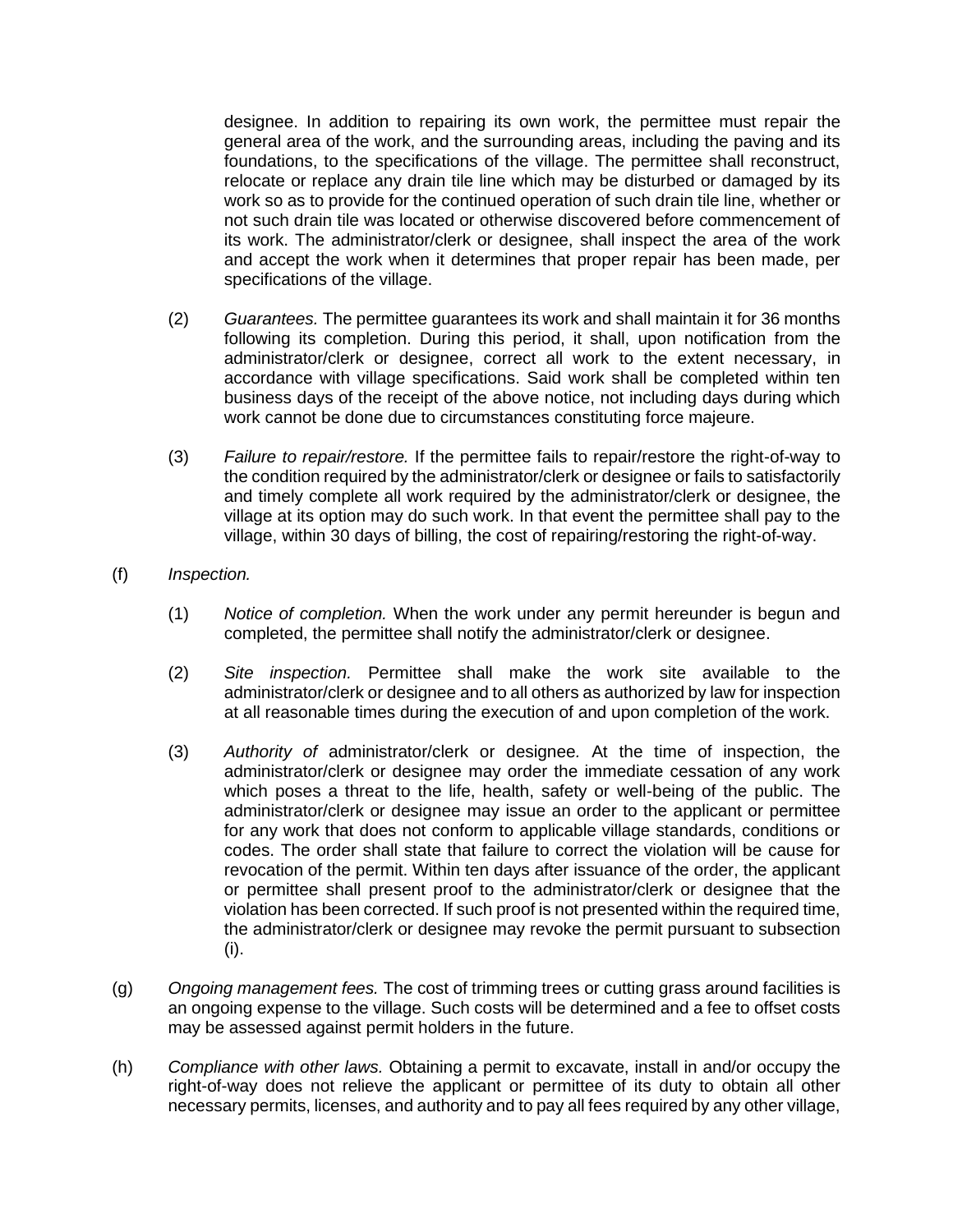county, state, or federal rules, laws or regulations. A permittee shall comply with all requirements of local, state and federal laws. A permittee shall perform all work in conformance with all applicable codes and established rules and regulations and is responsible for all work done in the right-of-way pursuant to its permit, regardless of who performs the work.

- (i) *Revocations, suspensions, refusals to issue or extend permits.*
	- (1) The administrator/clerk or designee may refuse to issue a permit or may revoke, suspend or refuse to extend an existing permit if it finds any of the following grounds:
		- a. Issuance of a permit or installation of facilities for the requested date or location would interfere with another project occupying the same right-ofway, an exhibition, celebration, festival or other event.
		- b. Misrepresentation of any fact by the applicant or permittee.
		- c. Failure of the applicant or permittee to maintain required bonds and/or insurance.
		- d. Failure of the applicant or permittee to complete work in a timely manner.
		- e. The proposed activity is contrary to the public health, safety, or welfare.
		- f. The proposed activity requires above-ground structures causing safety issues including, but not limited to, sight-line safety, vision triangles, breakaway structures, public plowing and snow storage, obstruction to municipal police, fire, and rescue services, and related issues with the use of the right-of-way.
		- g. The extent to which right-of-way space where the permit is sought is available.
		- h. The competing demands for the particular space in the right-of-way.
		- i. The availability of other locations in the right-of-way or in other rights-ofway for the facilities of the permittee or applicant.
		- j. The applicability of village ordinances, or other regulations of the right-ofway, including, but not limited to, Wis. Stats. §§ 86.16 (prohibiting interference with use of highway by the public) and 182.17 (prohibiting poles in front of residence or occupied business), that affect the location, type, height, size and/or use of facilities in the right-of-way.
	- (2) *Discretionary issuance.* The administrator/clerk or designee may issue a permit where issuance is necessary (a) to prevent substantial economic hardship to a customer of the permittee or applicant, or (b) to allow such customer to materially improve its utility service, or (c) to allow the permittee or applicant to comply with state or federal law or village ordinances or an order of a court or administrative agency.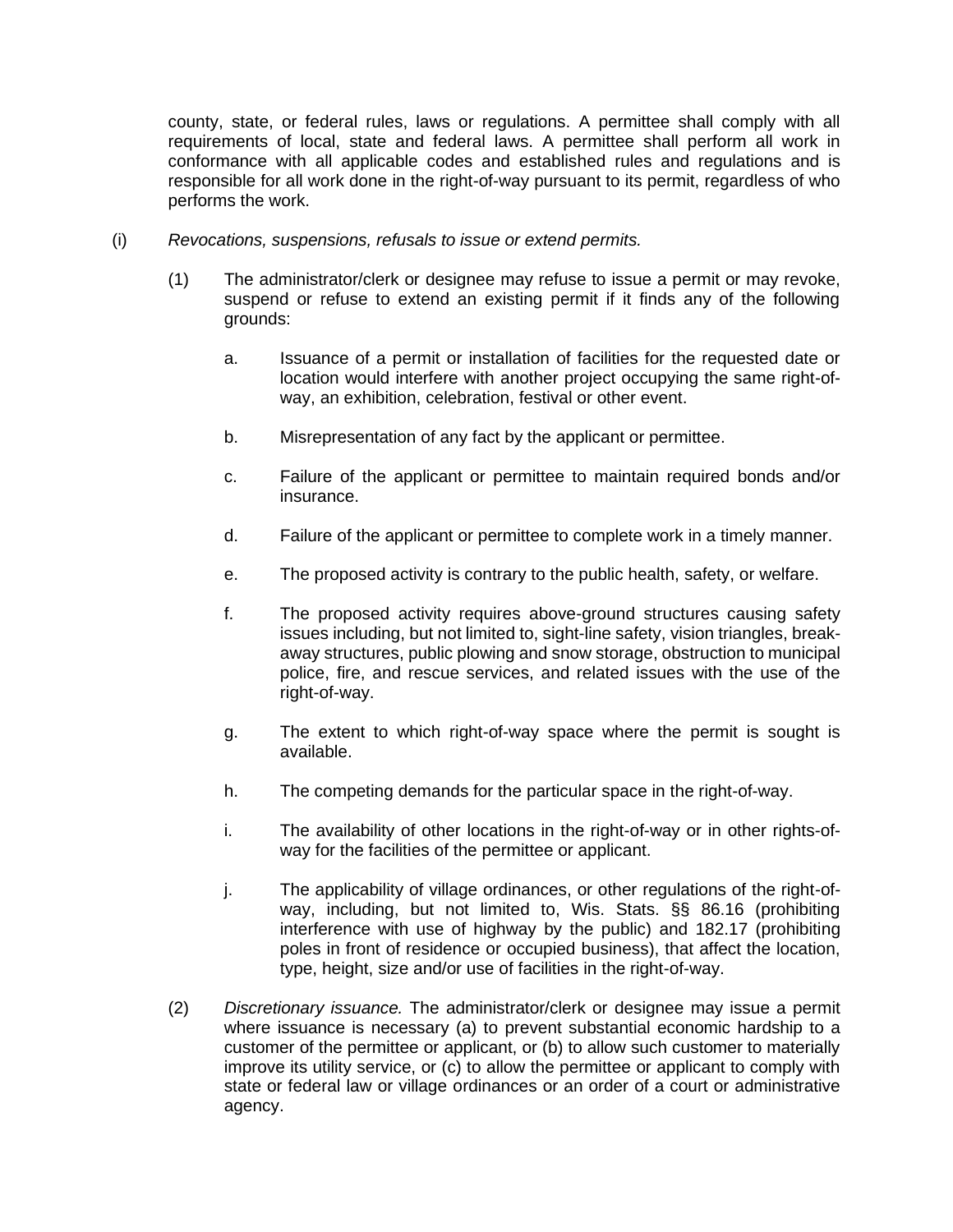- (3) *Appeals.* Any person aggrieved by a determination made with respect to the repair or restoration of a public right-of-way, or by a decision of the administrator/clerk or designee revoking, suspending, refusing to issue or refusing to extend a permit may file a request for review with the village board. A request for review shall be filed within ten days of the decision being appealed. Following a hearing, the village board may affirm, reverse or modify the decision of the administrator/clerk or designee.
- (j) *Work done without a permit.*
	- (1) *Emergency situations.* Each person or utility shall immediately notify the village by verbal notice on an emergency phone number provided by the village of any event regarding its facilities that it considers to be an emergency. The person or utility may proceed to take whatever actions are necessary to respond to the emergency. Within two business days after the occurrence of the emergency, the person or utility shall apply for the necessary permits, pay the fees associated therewith and otherwise fully comply with the requirements of this ordinance.

If the village becomes aware of any emergency regarding a person's or utility's facilities, the village may attempt to contact the local representative of each person or utility affected, or potentially affected, by the emergency. The village may take such action it deems necessary to protect public safety or property as a result of the emergency, the cost of which shall be borne by the person or utility whose facilities occasioned the emergency.

- (2) *Non-emergency situations.* Except in an emergency, any person or utility who, without first having obtained the necessary permit, excavates, installs facilities within or otherwise attempts to occupy a right-of-way shall be subject to a stopwork order or other appropriate legal remedy, and must subsequently obtain a permit, and shall, in addition to any penalties prescribed by the Municipal Code, pay double the normal fee for said permit, pay double all the other fees required by this ordinance or other provisions of the Municipal Codes, deposit with the village the fees necessary to correct any damage to the right-of-way, and comply with all of the requirements of this ordinance.
- (k) *Location of facilities.*
	- (1) *Underground.* Unless in conflict with state or federal law, except when existing above-ground facilities are used, the installation of new facilities and replacement of old facilities shall be done underground or contained within buildings or other structures in conformity with applicable codes.
	- (2) *Limitation of space.* The village may prohibit or limit the placement of new or additional facilities within the right-of-way if there is insufficient space to accommodate all of the requests of persons or utilities to occupy and use the rightof-way. In making such determination, the village shall strive to the extent possible to accommodate all existing and potential users of the right-of-way, but may prohibit or limit the placement of new or additional facilities when required to protect public health, safety or welfare.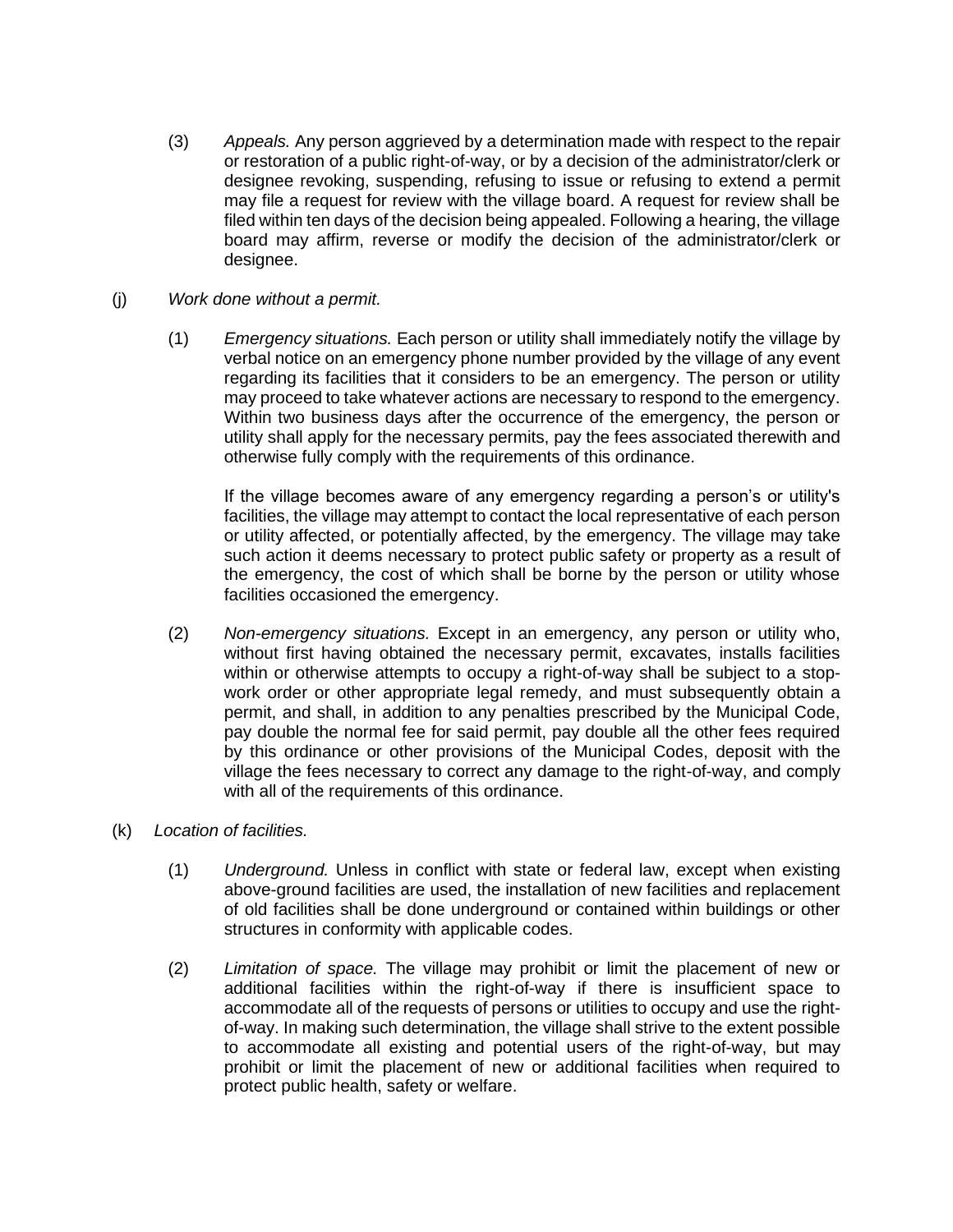- (3) *Attachment to bridges.* Whenever an applicant or permittee under this section requests permission to attach pipes, conduits, cables or wires to any village bridge structure, the applicant shall pay a fee of \$1,000.00 upon the granting of such permission to defray administrative expense in the analysis and inspection of such installation. The owner of such pipes, conduits, cables or wires shall be entitled to no compensation for removal or relocation of the same in the case of repair, removal, or replacement of said bridge structure by the village.
- (l) *Relocation and protection of facilities.* A person or utility shall promptly and at its own expense maintain, support, protect or relocate its facilities in the right-of-way whenever the village, or its agent, acting in its governmental capacity, requests such action to allow for public work in the right-of-way. The village, or its agent, shall issue a due date for completion of the work to the representative of the person or utility of not less than 72 hours, which due date shall be reasonable and based upon the actions to be undertaken by the person or utility. If requested, the person or utility shall restore the right-of-way following the completion of the work. If a person or utility fails to perform the actions required herein by the due date, in addition to all other available legal remedies available to the village, the person or utility shall be subject to forfeitures as provided in the Municipal Code. Notwithstanding the foregoing, a person or utility shall not be required to remove or relocate its facilities from a right-of-way which has been vacated in favor of a nongovernmental entity unless the reasonable costs thereof are first paid to that person therefore.
- (m) *Village right to self-help.* In the event that a person or utility does not proceed to maintain, support, protect or relocate its facilities as ordered in subsection (l), the village may arrange to do the work and bill the registrant, said bill to be paid within 30 days of the date of its mailing to the registrant.
- (n) *Abandoned facilities.*
	- (1) *Discontinued operations.* A person who has determined to discontinue its operations in the village must either:
		- a. Provide information satisfactory to the village that its obligations for its facilities under this ordinance have been lawfully assumed by another person or utility; or
		- b. Submit to the village a proposal and instruments for dedication of its facilities to the village. If a person proceeds under this clause, the village may, at its option:
			- 1. Accept the dedication for all or a portion of the facilities; or
			- 2. Require the person, at its own expense, to remove the facilities in the right-of-way at ground or above-ground level; or
			- 3. Require the person to post a bond or provide payment sufficient to reimburse the village for reasonably anticipated costs to be incurred in removing the facilities.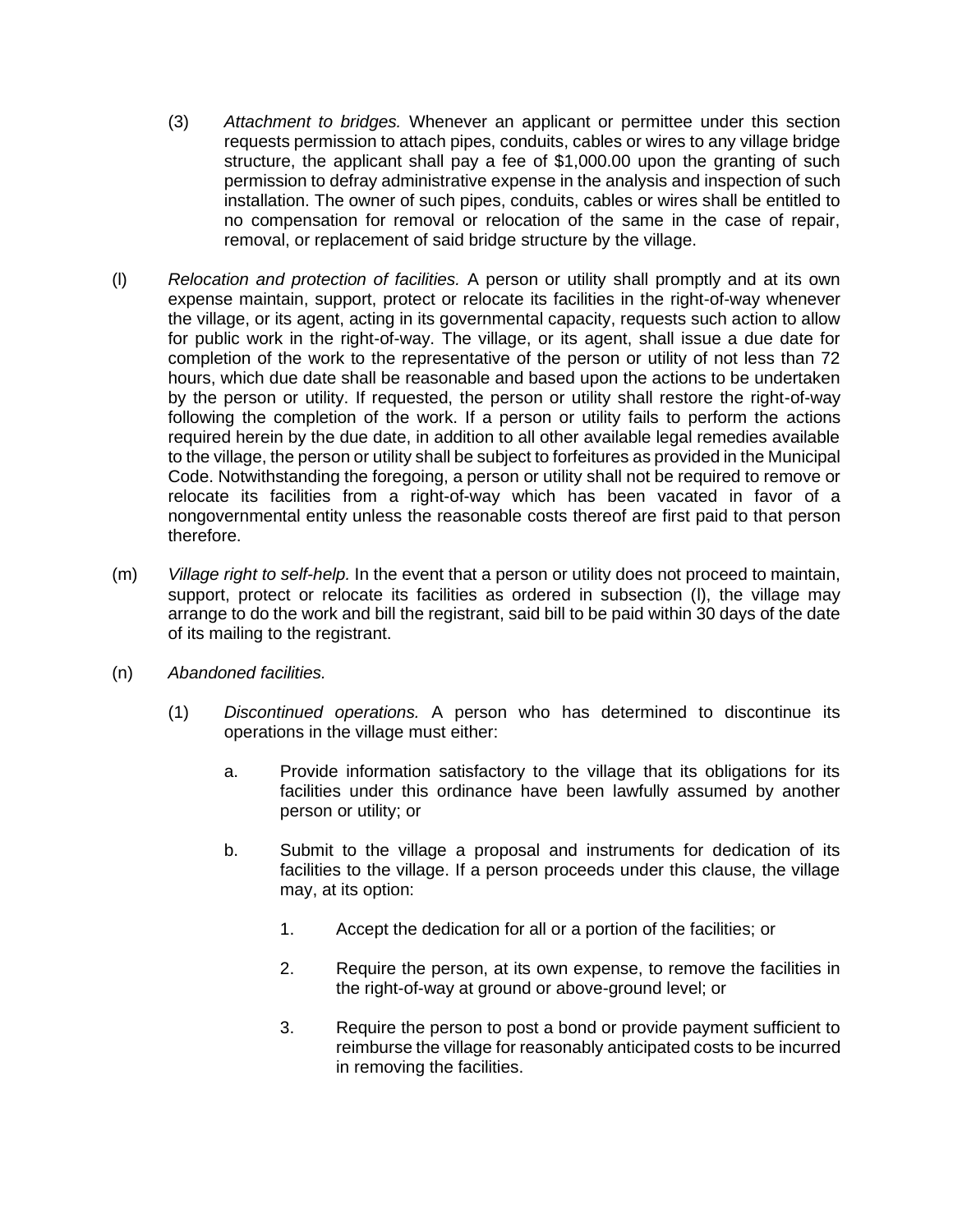However, any person who has unusable and abandoned facilities in any right-of-way shall remove it from that right-of-way within two years, unless the village waives this requirement in writing.

- (2) *Abandoned facilities.* Facilities of a person who fails to comply with sections (n)(1)a or b., and which, for two years, remain unused shall be deemed to be abandoned. Abandoned facilities are deemed to be a public nuisance. In addition to any remedies or rights it has at law or in equity, the village may, at its option (i) abate the nuisance, (ii) take possession of the facilities, or (iii) require removal of the facilities by the person, or the person's successor in interest.
- (3) *Public utilities.* This section (n) shall not apply to a public utility, as defined in Wis. Stats. § 96.01(5), that is required to comply with Wis. Stats. § 196.81.
- (o) *Reservation of regulatory and police powers.* The village, by the granting of a permit to excavate, install facilities within, obstruct and/or occupy the right-of-way, does not surrender in any manner or to any extent lose, waive, impair or lessen the lawful powers and rights which it now has or which may be hereafter granted to the village under the Constitution and Statutes of the State of Wisconsin to regulate the use of the right-of-way by the permittee; and the permittee, by its acceptance of a permit to excavate, install facilities within, obstruct and/or occupy the right-of-way, agrees that all lawful powers, rights, and regulatory powers shall be in full force and effect, and permittee is subject to the regulatory and police powers of the village to adopt and enforce general ordinances and ordinances necessary to protect the health, safety and welfare of the public, and is deemed to agree to comply with all applicable general ordinances and ordinances enacted by the village pursuant to such powers.
- (p) *Severability.* If any section, subsection, sentence, clause, phrase, or portion of this ordinance is for any reason held invalid or unconstitutional by any court or administrative agency of competent jurisdiction, such portion shall be deemed a separate, distinct, and independent provision and such holding shall not affect the validity of the remaining portions thereof.
- (q) *Penalty.* Except as otherwise provided herein, and in addition to all other legal remedies available to the village, any person who violates this ordinance or fails to comply with the provisions hereof shall be subject to forfeitures as provided in the Municipal Code.

### **Secs. 38-84 - 38-110. Reserved.**